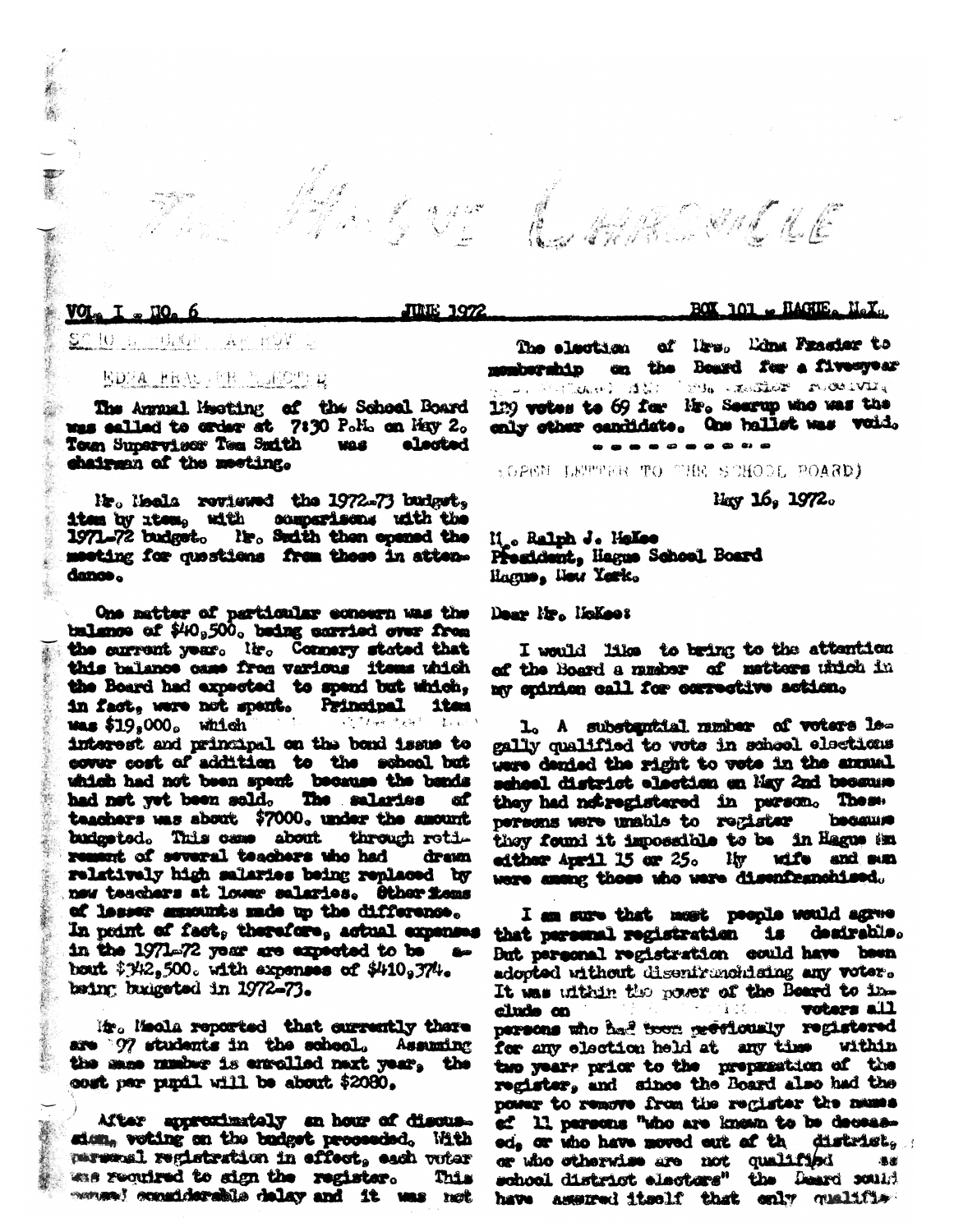ھە**لىكاڭكەنگە** - ئوقىي ساتىمىڭ بار قىدۇلىر ئىتى: سالىرى ساندىن ئالغان ئە stoly this steps to indicia on the register of voters, the names of all qualified votena whether or not they registered in person on April 15 or 25.

2. The budget was submitted in such form as to compare axpenditures proposed in 1972–73 with expenditures which had been proposed a year earlier. Such comparisons tend to misload and confuse. A more meaningful presentation would be one which compared proposed expenditures with actual expenditures of the previous year. I urge the Board to present next year's budget in this form.

3. To have questions and answers m the budget and the vote on the budget and board member election all on the same evening is impractical. Personal registration procedures are cumberwome and time-consuming and caused unnecessary hardship and inconvertence. The vote on the budget took shout one and one-half hours with many persons standing in line for hour or more The Board member election took another hour. Many persons who voted on the budget did not stay to vote on the Board member election and many who voted in the Board member election did not vote on the budgot,

I suggest that an evening be set aside<br>for questions and answers on the budget to which those persons interested in the budget would have ample time to question Hoard members. I believe it would also be worthwhile to invit a candidates for membership on the Board to this meeting to answer mestions as to their qualifications, polisies, etc. I suggest further that voting on the budget and the Board momber be held on the following day with the polls open from noon until 8 P.M.

I plan to publish this letter in the June issue of the Hague Chronicle and will me glad to include in the same or subsement issue a copy of such reply as the loard desires to make.

Simerely yours, Emil Seerup (signed) **. . . . . . . . . . . .** JOARD OF ASSESSMENT REVIEW MEETS

The Board of Assessment Review met with he two town assessors on May 11 to disuss procedures to be followed on Grievanos kay thich will be held this year on June 20 Trom 4 P.M. to 8 P.M. All complaints are to be made in arithmy on ferms which may be obtained in advance from the assessers or will be available on the date of the hear-Hearings will be held at the Town ing. Hall and are open to the public. While it is not necessary that a complainant appear in person, it is maddatory that his complaint be in writing and sworn to before a Notary Public.

The assessors have advised that this year changes were made in assessed valuations of hiprovements in 58 instances;  $\mathbf{p}$ changes were made in land values. Increased value of improvements for the entire town was put at \$250.000. Assessed valuations are fixed by the assessors at  $50\%$  of 1967 market values determined either by replace= ment costs, selling price, or amount of income which the property produces.

Notices have been sent to all **DOPSONS** whose assessed valuation has been changed from what it was in 1971-72. **\*\*\*\*\*\*\*\***\*

CITIZENS GROUP OF HAGUE TO MEET ON JULY 20

The Citizens Group of Hague will hold its annual meeting at the Hague Town Hall on July 20 at 8 P.M. Officers for the coming year fill be elected. Among other items on the agenda will be the musstion of whether the reganisation will tontinue to financially support the Chronicle.

= = = = = = = = = = TOWN BOARD NEETING

The Town Board met on Nay 9 with all members of the Board present. In the absence of the Town Clark, Mr. Denno acted in his stead.

Mr. Streeter appeared and spoke of the dangers from power boats to children swimming at the town beach and urged the Board to install a buoy line which would have the effect of keeping boats out of the beach area. After some discussion the Board authorised its Town Park Committee to arrange for a suitable buoy line. Mr. Cobb was delegated to procure the mecessary materials and Mr. Belden agreed that employees of the highway department would see that the line is installed.

Mr. Streeter also pointed out the dangers to children and other pedestrians from speeding cars on Route 3 in the school area and on Route 91 adjacent to the town beach and town park. He also referred to burclaries and other urongdodng which he felt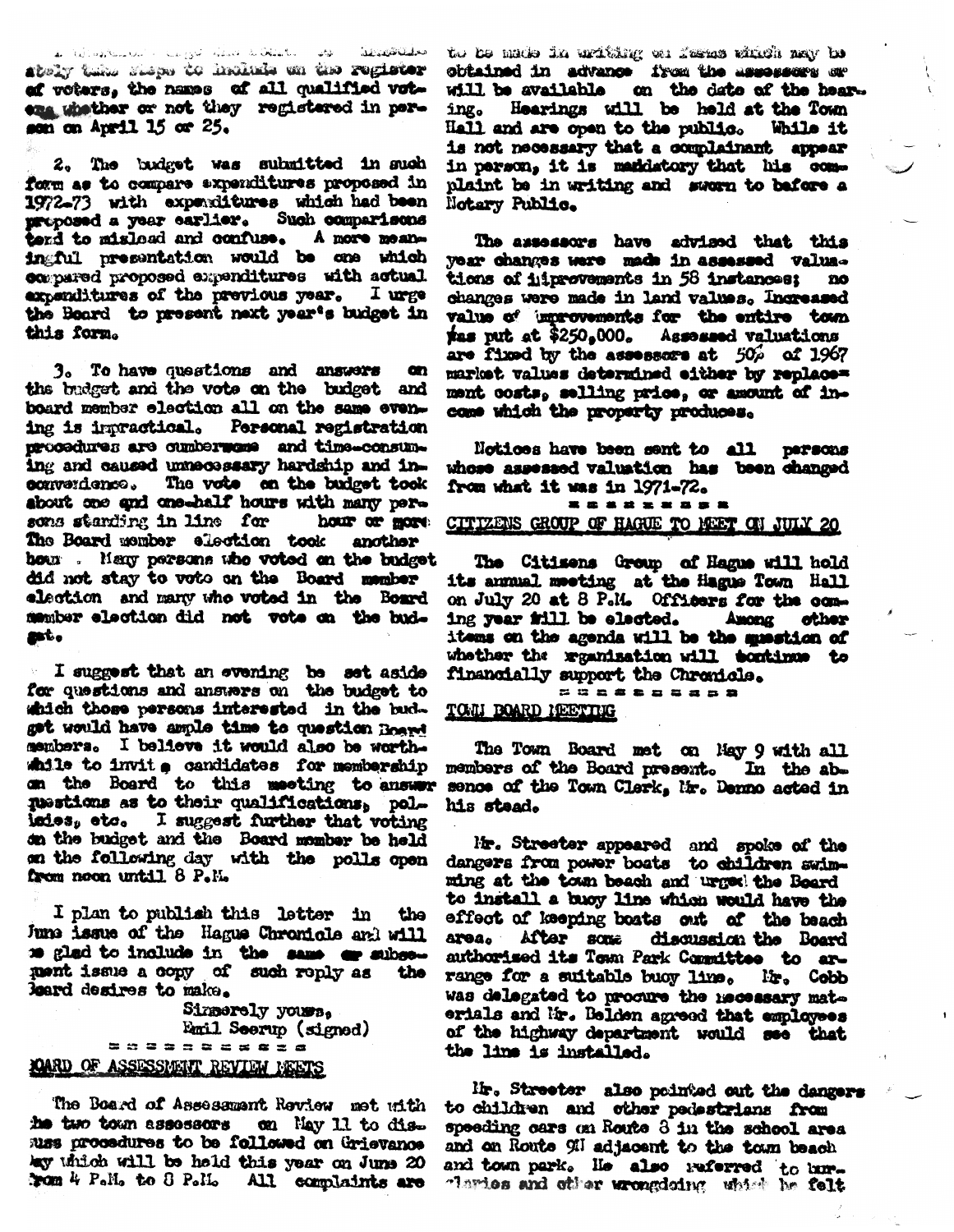WORD UNDORRELING UPPERMOW THE SURVEY ON PRESIDE He proposed that the town ennrutootiism alav the services of a year-round policemen he would be expected to enforce the speed when and provide some protection to per some and property. The Supervisor pointed out that the current budget is adaquate to cover the costs of a police officer for the mamer menths and the Board is now seeking an acceptable candidate but that there are no funds to previde and additional protectimm services. The Board agreed, however, to teke the proposal under consideration and will endeavor to determine what the community desires.

The Board's Building Committee reported no action on the construction of affices for the assessors and justices; the Police **consideri**ng Committee reported that it is four applications for the position of summer policeman; the Truck Committee has a proposal to purchase a new truck out for bids: and the Road Committee has an appoints and with the County Superintendent of Highways to survey reads and reach some conclusion as to what road repairs will be who. The Superviser advises that the bud- $\pm$  exitains enly  $\$?\,900$ . for read repairs m and improvements.

Applicants are toing sought for manser help to mow lawns and do other clean in work at the Town cemetery, park, beach, and Town Hall. (As a matter of information ... when all lots in the cametery had been disk posed of and the cemetery completely util. ised, the cerstary company dedicated the cemetary to the Town and it is now respongible for its care and maintenance.)

The Supervisor discussed tem ordinances which are now in effect or under considerable tion which pertain to sewage systems. حناثة posal of used cars, building permits. ani house trailers and stated there was no af. : feative means by which these ordinances have been or are being enforced. lie. stated that it was necessary that the ord dirances be enforced and asked the members: of the Board to give the matter study. The subject will be discussed at future meet. \*ngs.

The naxt meeting of the Board will be held on June 9 at 7:30 P.IL.

--------

ASSESSOR HOLLMAND PATTICI FILED

resignation of Clinton Prasier last morning 1. If successful in the June Primary, IF. Ealthen will be the Republican Candidate in the Neversber election.

-----------

## BURNING PERUSE

This is the time of year when there is a large assortment of leaves, tarigs. branches and other garden debris which has accumulated over the fall and winter months. Disposition poses quite a prob-1.324

If you have the time and the patience most of the material can be used to make compost which when suitably decayed produces an excellent organic fertiliser. Or, the material can be taken to the Sanitary Landfill where the town will dispose of it. But mest of us will want to get rid of it quickly by burning.

The current laws conserving burning provide that any reponsible person may Apply for a permit to burn by filing an applice tion in written form with the State of New York, Department of Envire crmental Conservation. The Spolication is to be filed either with Clyde A. Black the local Forest Ranger, or with Robert Hoyt. On filing the application Black will make an examination of the premises where the burning is to take place and of the material to be burned. If he is satiffied that the burning will be sendered aufely and the smoke will not interfere tath neighbors, a pormit to burn leaves. grass, and limbs, not exceeding 6 inches in diamoter, will be issued for a specifis date or specific dates.

Large scale burnings to motels œ sther commercial establishments can be filed and processed by Black but the actual permit will be issued only by headgoarters office in Albany. Application forms can be obtained either from Black or Hatt.

The town has received a permit from Albany to burn on only the second and third Nednesday of the month. Since caly **laaves, grass, limbs and brush may** ັດຄ hurned, it is essential that this be senarated from other thinks and for this purpose the town has provided suitable A nominating petition has been filed on areas for dumping this material.